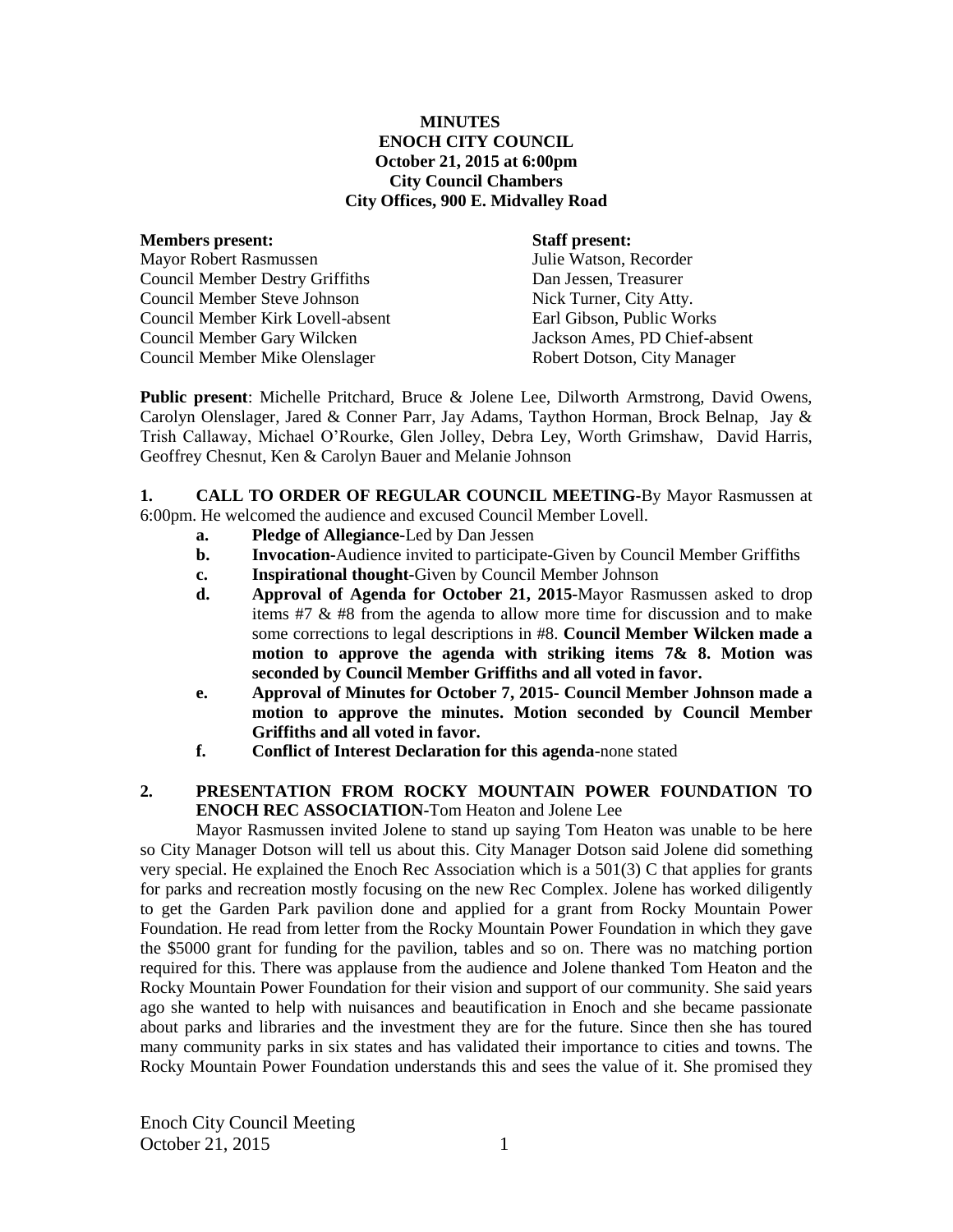will use the donation well as an example of this good work and pride in our City. Mayor Rasmussen thanked Jolene for her hard work.

### **3**. **DISCUSS AND APPROVE GLEN JOLLEY MINOR LOT SUBDIVISION**

Mayor Rasmussen asked Glen Jolley and Jay Adams to come up for questions. Council Member Wilcken confirmed the location of the property just off of the east side of Minersville Highway on 3600 North. Glen said they are dividing the parcel into two pieces and confirmed it is not part of Maxwell Farms. Mayor Rasmussen asked for a motion. **Council Member Johnson made motion to approve the Glen Jolley Minor Lot Subdivision. The motion was seconded by Council Member Griffiths and all voted in favor.** 

## **4. REQUEST FROM RESIDENT ON MINERSVILLE HIGHWAY REGARDING TRUCKS USING JAKE BRAKES**

Mayor Rasmussen said we talked briefly last meeting and assigned City Manager Dotson to get more information about this complaint. Also Council Member Johnson talked to other residents on Minersville Highway today regarding this. City Manager Dotson said he did not get the UDOT sign prices yet but would work on the associated costs with taking any action. Council Member Wilcken asked why this is a City issue instead of a State road issue. City Manager Dotson explained the only time the State puts restrictions on an area is when a City has an enforceable ordinance for that area of a State road.

Council Member Griffiths confirmed there has been only one complaint. Council Member Johnson said he talked to other neighbors and most told him they had not felt there is a problem. City Manager Dotson corroborated this adding the complainant also agreed others are not as concerned. Council Member Griffiths suggested we monitor it and if more complaints come in then look at it again. It was not known the times of day this is occurring and the complainant didn't say. It was suggested perhaps the PD could observe the situation. Council Member Johnson said we should not pass an ordinance every time one person is affected by something. Council Member Griffiths said we do not want to seem uncompassionate but this is too much to pass an ordinance for one complaint. City Manager Dotson said he has talked to Chief Ames about this and he said they can monitor it however they are not in that area that much of the time. It was agreed we would get the costs associated with this action and continue to watch the situation taking action if it becomes necessary. No other action was taken tonight.

# **5. DISCUSS SERVICE PROJECT LIST FOR GROUPS, SCOUTS**

City Manager Dotson said staff put this list together. Council Member Wilcken said he is working on a merit badge panel for the scouts and teaching citizenship. They are required to pick a nonprofit organization and do eight hours of service. We wanted ides of what they could do for the City. This could be Eagle projects or for other badges. It was noted there are items listed for various departments and they could contact City Manager Dotson to get assigned to a project. We would like to promote the first item on list which is to pick up trash along the roadways because it has really gotten to be a mess.

### **6. DISCUSS CHANGES TO COMMERCIAL ZONING ORDINANCE**

Mayor Rasmussen asked the Council if they want discussion on this tonight. Council Member Wilcken said a month ago we sent this back for some rewriting and the question came up what do they want fixed? He wanted to be at the Planning Commission meeting to talk about that but somewhere in the process we did not connect for a discussion. There was more discussion and it was decided this would be on the agenda for the November  $18<sup>th</sup>$  Council meeting and the Planning Commission and EDC would be invited to attend to participate in the discussion. Council Member Wilcken said he expressed his views in other meetings with various

Enoch City Council Meeting October 21, 2015 2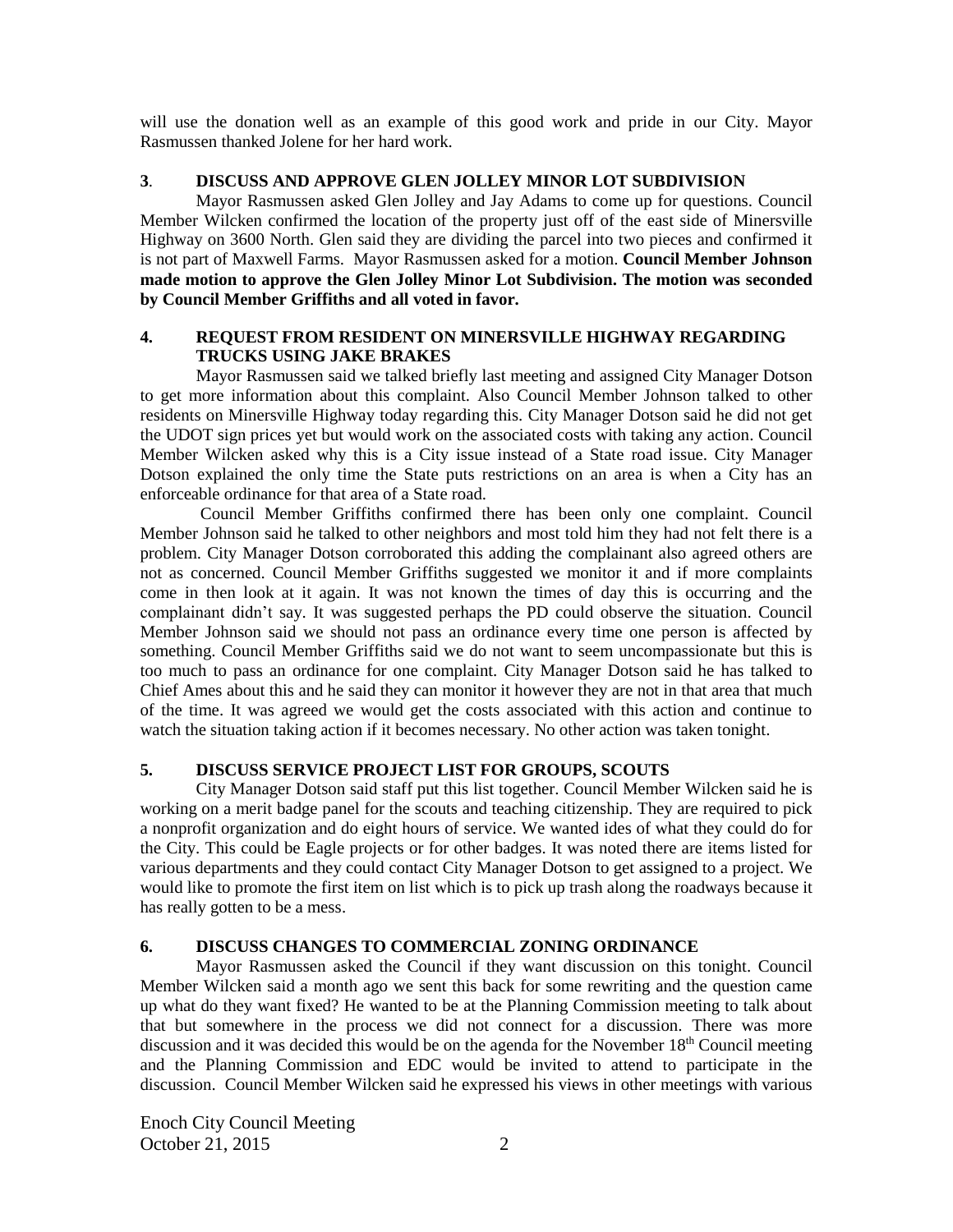Planning Commission and EDC members however Council Member Johnson did not get to address his views. It would be good to have one meeting to address the issues and get something we can live with or dump it. Council Member Johnson said so it is known, he did have a meeting with JD Price of the EDC about this.

Council Member Olenslager said the Planning Commission presented us with an ordinance and it is up to us to accept it or reject it and not keep sending it back to them. City Manager Dotson said it is risky for a City Manager to say something that might upset someone. What happens is we end up wanting to be nice, work on the same team and make sure no feelings get hurt. That is great. The Planning Commission and EDC are their servants and are using their expertise to come up with solutions to current issues and future issues. The process is they bring items to the Council which they are required to review first such as the minor lot subdivision earlier tonight. They review it for compliance with law and send a recommendation to the City Council who makes the laws and ordinances and who approves it. In some processes there is a public hearing. More public hearings may be held when issues are volatile. The Planning Commission does their due diligence to make sure the City ordinances are followed or changed when circumstances dictate. The challenge is three of the City Council has to approve it. Council Member Wilcken said they all have their opinions and we want all sides represented. Council Member Johnson has said he wants to "maximize freedom" but what does that mean. Council Member Wilcken said the intention was not to kill the ordinance but to fix it based on what they would be willing to pass. City Manager Dotson said one issue was everything was not understood so these meetings have no direction or specifics to work with and that creates an issue.

Mayor Rasmussen said they have given a recommendation. Council Member Olenslager said the Planning Commission said this is what we need to be successful and the City Council can agree or not. The Planning Commission wrote this based on their experience and what they know to be good policy. After more discussion of the challenges it was decided City Manager Dotson would email the original zoning ordinance version with the strike-outs and additions so they could have time to review it before the November  $18<sup>th</sup>$  meeting when it will be discussed again. No other action was taken.

**7. ORDINANCE NO. 2015-08-05-B AN ORDINANCE AMENDING THE ENOCH CITY ZONING ORDINANCE, CHAPTERS 17 AND 18 TO FURTHER DEFINE REQUIREMENTS IN COMMERCIAL ZONES** Item removed from agenda. No action taken.

# **8. RESOLUTION NO. 2015-10-21 A RESOLUTION ABANDONING PORTIONS OF RAVINE ROAD**

Item removed from agenda. No action taken.

# **9. PUBLIC COMMENTS**

Carolyn Olenslager thanked Jolene Lee saying so many people say "this needs to be done" but do nothing to make it happen. Jolene saw a need, took the ball and made something happen.

### **10. CORRESPONDENCE**-none

### **11. COUNCIL/STAFF REPORTS**

Earl Gibson reported the crew is getting ready for winter by getting salt for the roads and working on equipment.

Julie Watson reported it will be necessary to call a special vote canvass meeting for November 13<sup>th</sup> at 6:00pm as the next regular meeting falls too late to meet election deadlines.

Enoch City Council Meeting October 21, 2015 3